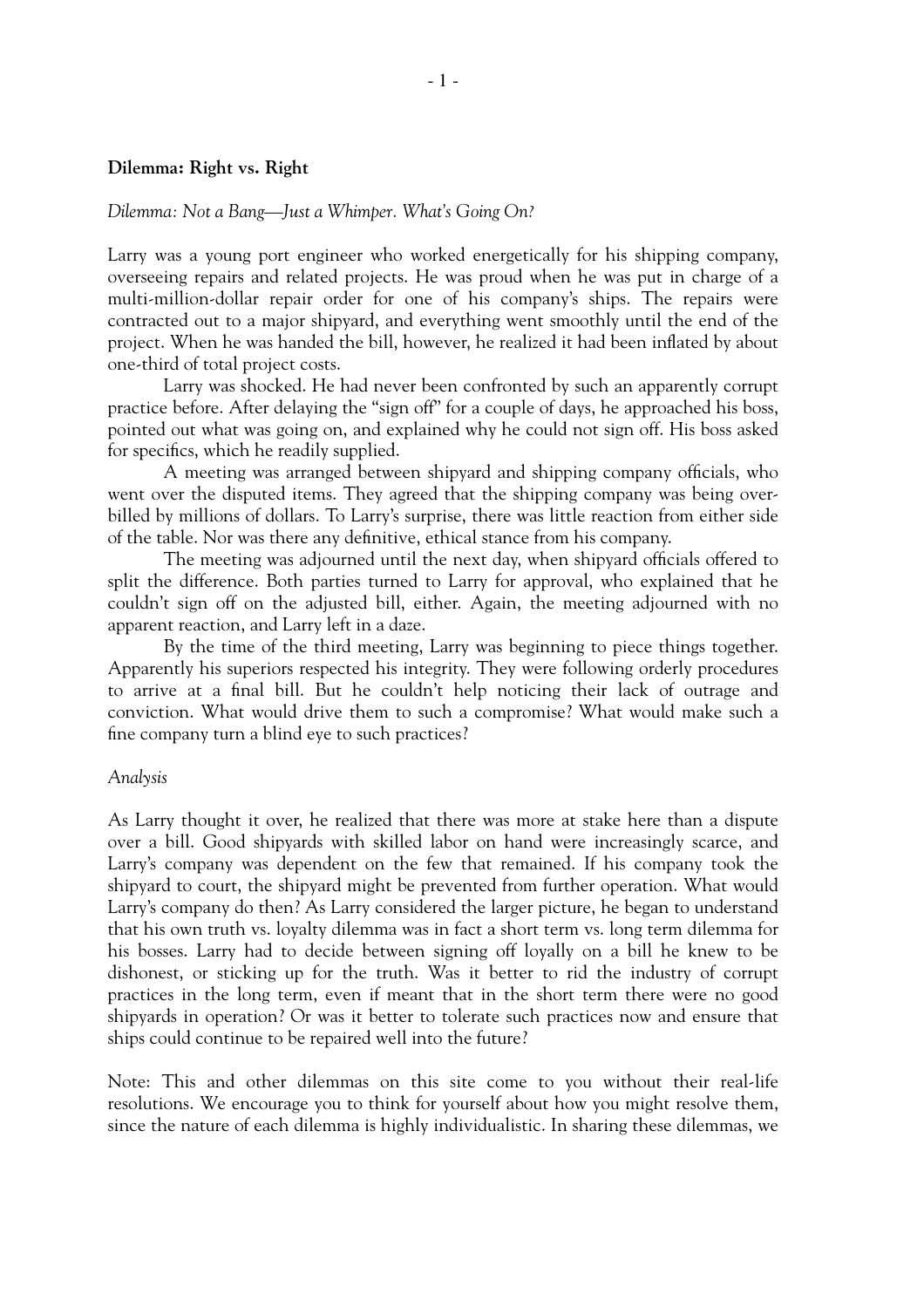do not endorse them in any way, but rather offer them for your consideration.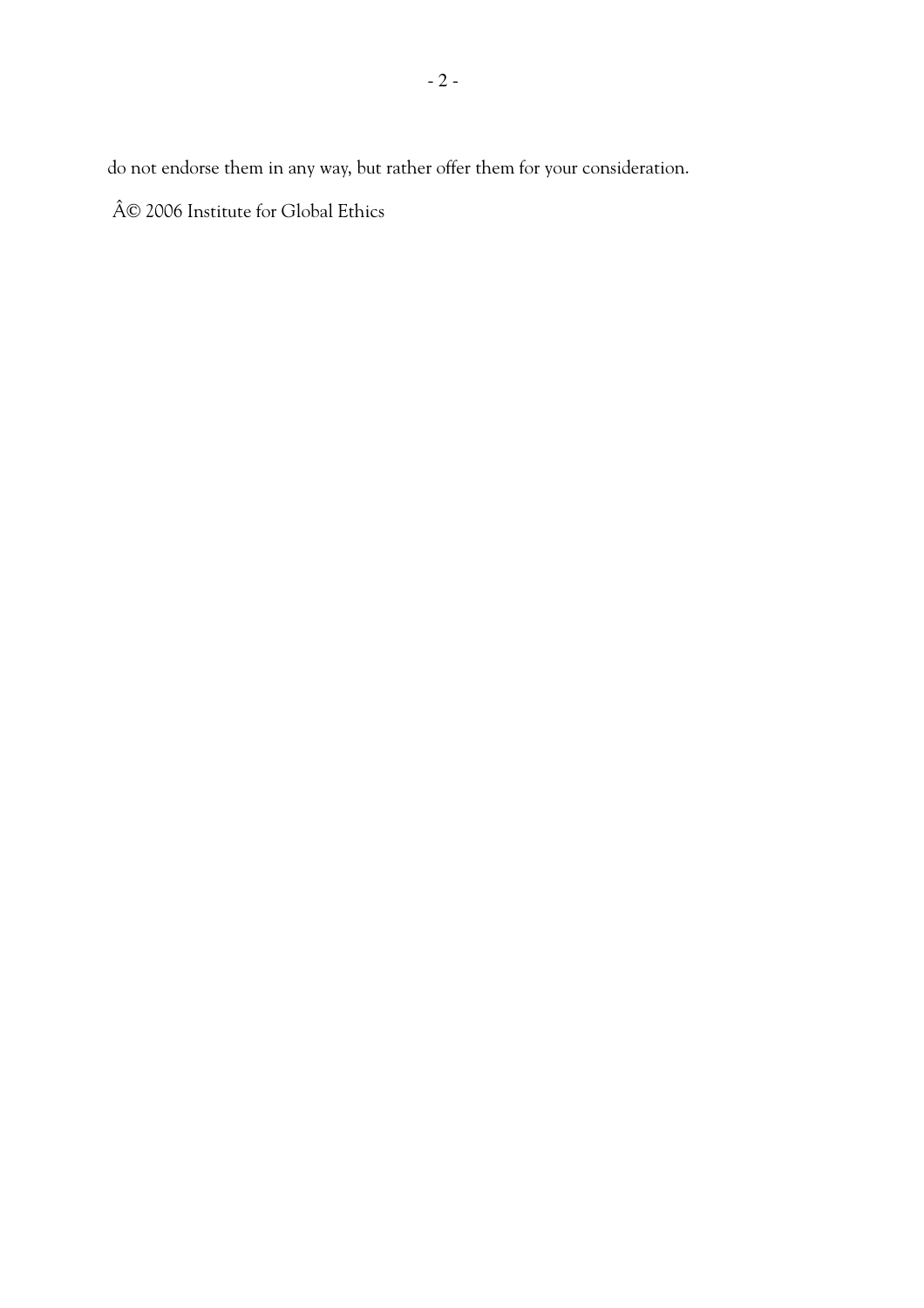#### *Dilemma: Mates' Rates or Market Rate?*

Samuel approves leases for Bayside Properties, a real-estate company. One day, Elaine, a real-estate appraiser, approached Samuel to inquire about leasing office space in one of the company's buildings. Elaine had previously rented space in a Bayside's building, but that building had been sold and Elaine had to find new space at the end of her lease. Samuel would like to rent to Elaine—she is not only an ideal tenant with an excellent credit record with the company, but Samuel knows that Elaine is in the position to speak favorably to others about the company's good service and careful maintenance of their buildings. In addition, Elaine is a close family friend.

Samuel has the perfect space for Elaine coming available just when she needs it. The problem is, rental rates have increased quite a bit since Elaine signed her last lease with Bayside, and it is more than she wants to pay. Elaine asks Samuel for a break on the rent. What should he do?

### *Analysis*

Samuel sees this dilemma as a self-versus-community dilemma. He would like to do a favor for a good friend—and save himself the job of checking out the credit record of prospective tenants—but he knows his job is to maximize rental income for the good of the company as a whole. From the point of view of justice versus mercy, Samuel feels it wouldn't be ethical to charge less for one tenant, while at the same time he understands Elaine's problem of finding space she can afford, and wants to help her out. At first look, though, it seems as if Samuel has no choice but to charge the going rate for the property.

Thinking the dilemma through some more, though, Samuel sees that the dilemma could also be viewed as a short-term versus long-term situation: Charging the going rate would result in more money for the company in the short term, but there was a good possibility that doing Elaine this favor would result in more business for Bayside in the future because of Elaine's business contacts. Also, by renting to Elaine, Bayside would save the cost of advertising the space or paying a broker's commission (good for the short term), and who knows how long the property might be empty before it was rented (a possible long-term consideration)? And what if the new tenant proved to be a "problem tenant"? Elaine, after all, had proven herself to be a model tenant.

Note: This and other dilemmas on this site come to you without their real-life resolutions. We encourage you to think for yourself about how you might resolve them, since the nature of each dilemma is highly individualistic. In sharing these dilemmas, we do not endorse them in any way, but rather offer them for your consideration.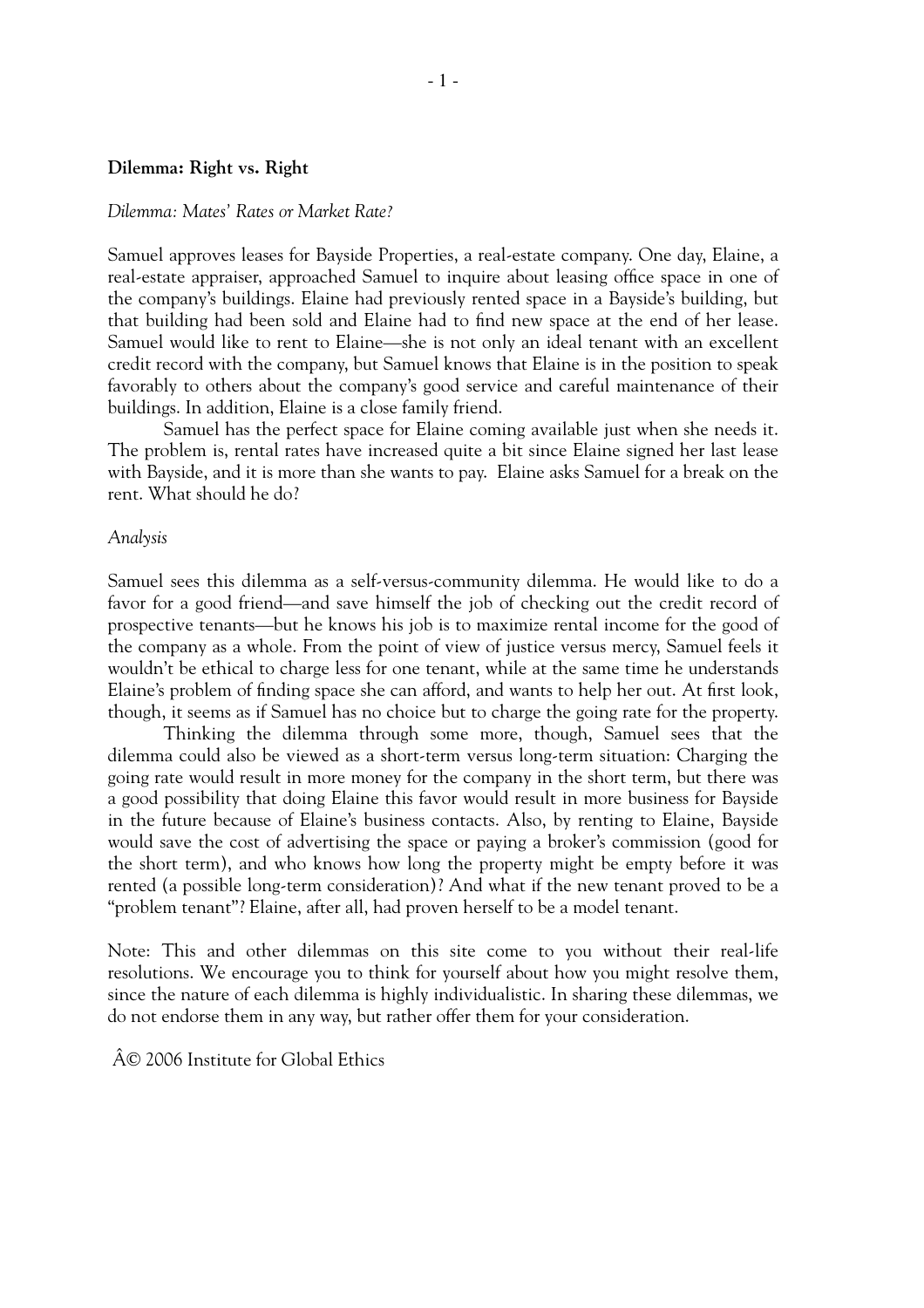## *Dilemma: "Smoothing" the Factory's Accounts*

As the young, newly appointed manager of a chemical plant, Alex learns that a team of internal auditors from his firm's home office will descend on his factory in two days. He prepares his staff as best he can. The day before the auditors arrive, one of his assistants discovers some disconcerting news. It appears, he says, that Woody, a 30-year veteran of the plant, has been systematically altering accounts for years. Month by month, Woody has been shipping products to customers without billing them—and then billing customers without shipping anything.

Alex is stunned. Seeking an explanation, he learns that the practice has nothing to do with fraud. Woody wasn't lining his own pocket. He was simply trying to be helpful. His goal was to smooth out the cyclical nature of the orders so that, month by month, the figures sent to the home office appear level and consistent, with no peaks and valleys. On balance, Alex finds, no money has been lost or gained: It all balances out in the end. And while the amount is not immense, the funds affected amount to perhaps five percent of the plant's annual earnings.

In one sense, Woody's adjustments have benefited Alex, who has already been complimented by higher-ups for his astute forecasts and for meeting his targets so accurately. But Alex also knows that if these practices were to come to light, Woody would be fired instantly—he himself, though ignorant of the practice until now, might have some tough explaining to do. After all, Woody has been fudging records and mistating corporate revenues to management, shareholders, and the IRS.

### *Analysis*

As Alex sees it, he has a moral dilemma rather than a legal imperative. There is no doubt in his mind that the practices must stop. His question, however, is how best to stop them. He sees his dilemma as one involving justice versus mercy. Adhering strictly to a sense of justice, he could inform the auditors the moment they arrive of his recent discovery. Or, seeking a merciful outcome that would protect the career of a longstanding and very loyal employee, he could try to buy a little time, enabling him to deal with the situation internally, quietly, and with compassion. Deal with it he must. But how, and when?

Note: This and other dilemmas on this site come to you without their real-life resolutions. We encourage you to think for yourself about how you might resolve them, since the nature of each dilemma is highly individualistic. In sharing these dilemmas, we do not endorse them in any way, but rather offer them for your consideration.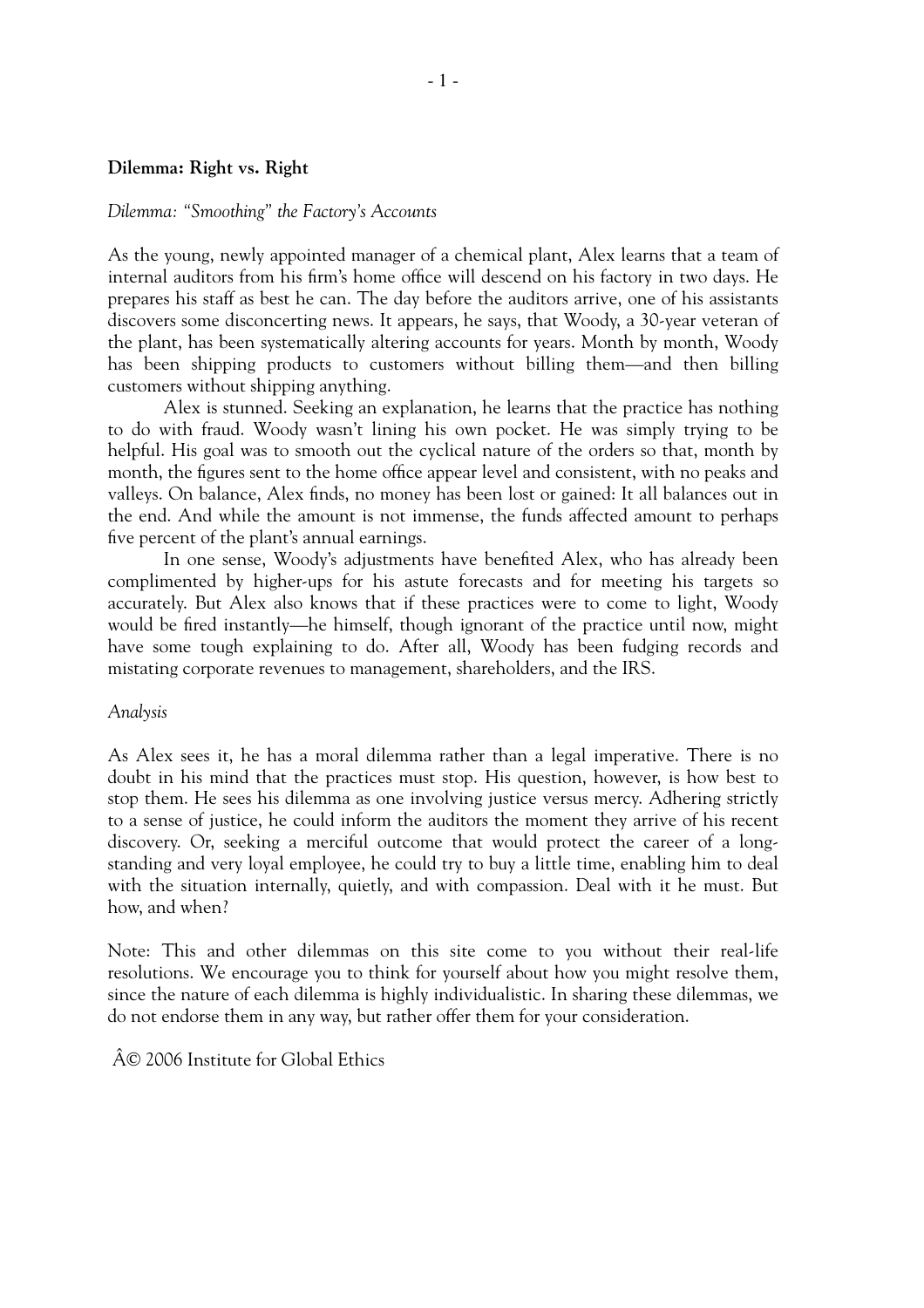## *Honour Confidentiality or Prtect a Child? An Insurance Adjuster's Dilemma*

Don Riles, insurance claims adjuster, had the day off. He was playing with his 4-year-old daughter Erica when the telephone rang. At the other end of the line, Don's supervisor apologized for interrupting his time away from the office, and pleaded for his help. Would Don please visit a woman in his neighborhood who had made claims for bodily and mental injury resulting from a car crash with a person insured by Don's company? The woman had consented to a visit from their adjuster to assess the injuries to her nose and her mental state. (Apparently the crash had caused her to relapse into a condition of paranoia and manic depression, previously stabilized.)

The claims adjuster in charge of the case had called in sick, and scheduling the appointment had been difficult. Would Don please fill in? Don agreed readily, but asked if he could bring his daughter--it was their day together while his wife worked. Don's supervisor gratefully assured him that bringing the little girl along was no problem.

When Don arrived at the woman's house, he discovered no one at home, so he and his daughter waited in the car. Eventually, the woman arrived, parked, and emerged from her car, at which point Erica cried happily, "It's Miss Anderson!"

"Who is Miss Anderson?" asked her father with surprise. Miss Anderson turned out to be Erica's day-care teacher. Don conducted a short interview with the woman on the front steps of her home, satisfying himself that she did indeed have some facial injuries and that she was taking prescription medicine for her mental problems.

Insurance ethics mandates that claims investigations are completely confidential. An insurance professional with knowledge of a claims case is expected to keep silent and to refrain from using the knowledge for personal benefit.

Don had a real dilemma. On one hand, to uphold his industry's code of ethics, he was not to discuss or act on the information he had received about Miss Anderson's situation. On the other hand, he did not want his daughter under the care of a person who was undergoing treatment for mental illness and who might be dangerous. Don's wife was an insurance claims adjuster for another company. Even if Don told her, she was bound by the same code of ethics.

As a last resort, Don called Miss Anderson's lawyer and asked if she would leave her job until she became stabilized. Her lawyer said that it was out of the question.

What should Don do?

Note: This and other dilemmas on this site come to you without their real-life resolutions. We encourage you to think for yourself about how you might resolve them, since the nature of each dilemma is highly individualistic. In sharing these dilemmas, we do not endorse them in any way, but rather offer them for your consideration.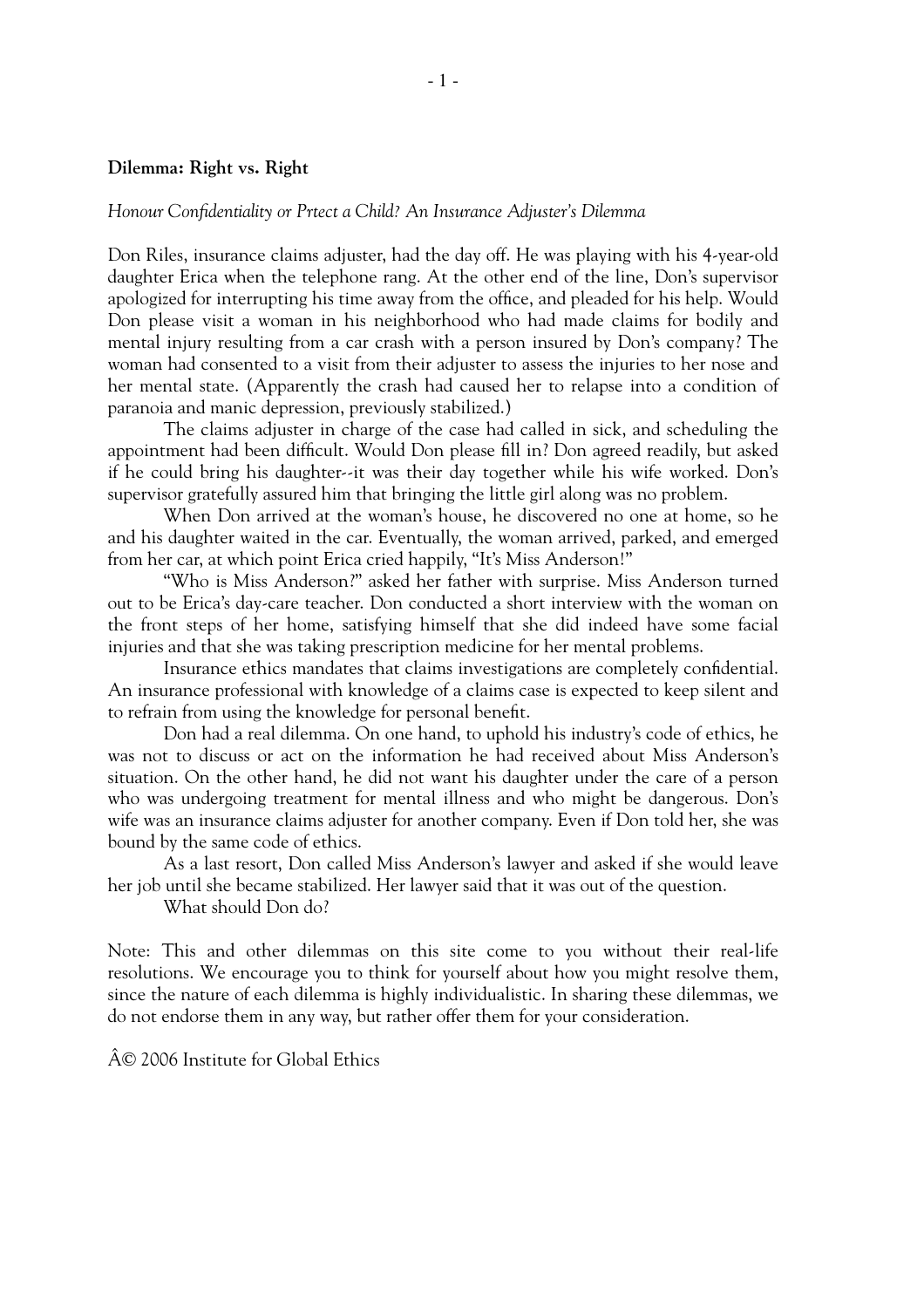*Dilemma: Perfect Run or Avalanche? An Ultimate Shi Dilemma.*

Ultimate Ski Expeditions provided just what the name implied: an opportunity for topnotch skiers to have the run of their lifetime. The.company took groups by helicopter to peaks of virgin snow and treacherous.terrain. The small company had been tenuously established for two seasons when Mike joined as a field guide—it was Mike's primary job to ensure the safety of the skiers.

Mike liked his boss, Charlie Masterson, but often felt sorry for him. As owner of the company and its official manager, Charlie had too much riding on each expedition. Insurance costs for such an operation were exorbitant, and since each participant had to pay thousands of dollars, it was always difficult to book a party fully and cover all expenses.

One February morning, after a spell of bad weather and a consequent lack of expeditions, Mike was slated to accompany a group down Proud Peak, an hour away by helicopter. This morning's trip meant everything to Charlie and Ultimate Ski Expeditions. There was every indication that a successful trip would keep the company afloat, but any mishaps could mean the end of the business Charlie had worked so hard to create.

The sky that morning was a clear, bright blue. There was little wind, and it was perfectly safe to board the helicopter and land at the top of the mountain. Mike had awakened with an uneasy feeling about the outing, however, and he couldn't shake it off.

Although Mike was trained in every aspect of skiing and felt confident about his ability to manage any challenge, there were some factors out of anyone's control. Part of Mike's job was to check conditions and decide whether or not it was safe to ski a slope. In his backpack, Mike carried gear used to test the snowpack and determine if avalanche conditions prevailed. Proud Peak had accumulated many inches of snow in recent blizzards, and no one had been near the ski slope recently.

As the helicopter approached the mountain, Charlie waxed poetic about the experience each skier was about to undergo. The plan was for the skiers and Mike to disembark by towrope and ski the mountain, while Charlie and the pilot monitored the activity from aloft.

The eight skiers were let down at the top of the mountain. Mike got out his testing gear and set to work. After considering his data for a moment, Mike repeated the operation. In the helicopter above, Charlie sat watching, his walkie-talkie held at the ready. Mike looked at his second batch of results. They told him that skiing the slope was a gamble. The conditions were right on the edge of "avalanche."

With luck, the group could ski safely. Mike knew that plenty of skiers had skied through similar conditions with no harm at all. But if the snow shifted and began to slide, Mike also knew there was a chance no one would get off the mountain alive.

As if from far away, Charlie's voice reached Mike over the walkie-talkie. His tone was forced and bright.

"So, Mike! It looks like a perfect day for a perfect run! Let's hear the go-ahead and get these people on their way!"